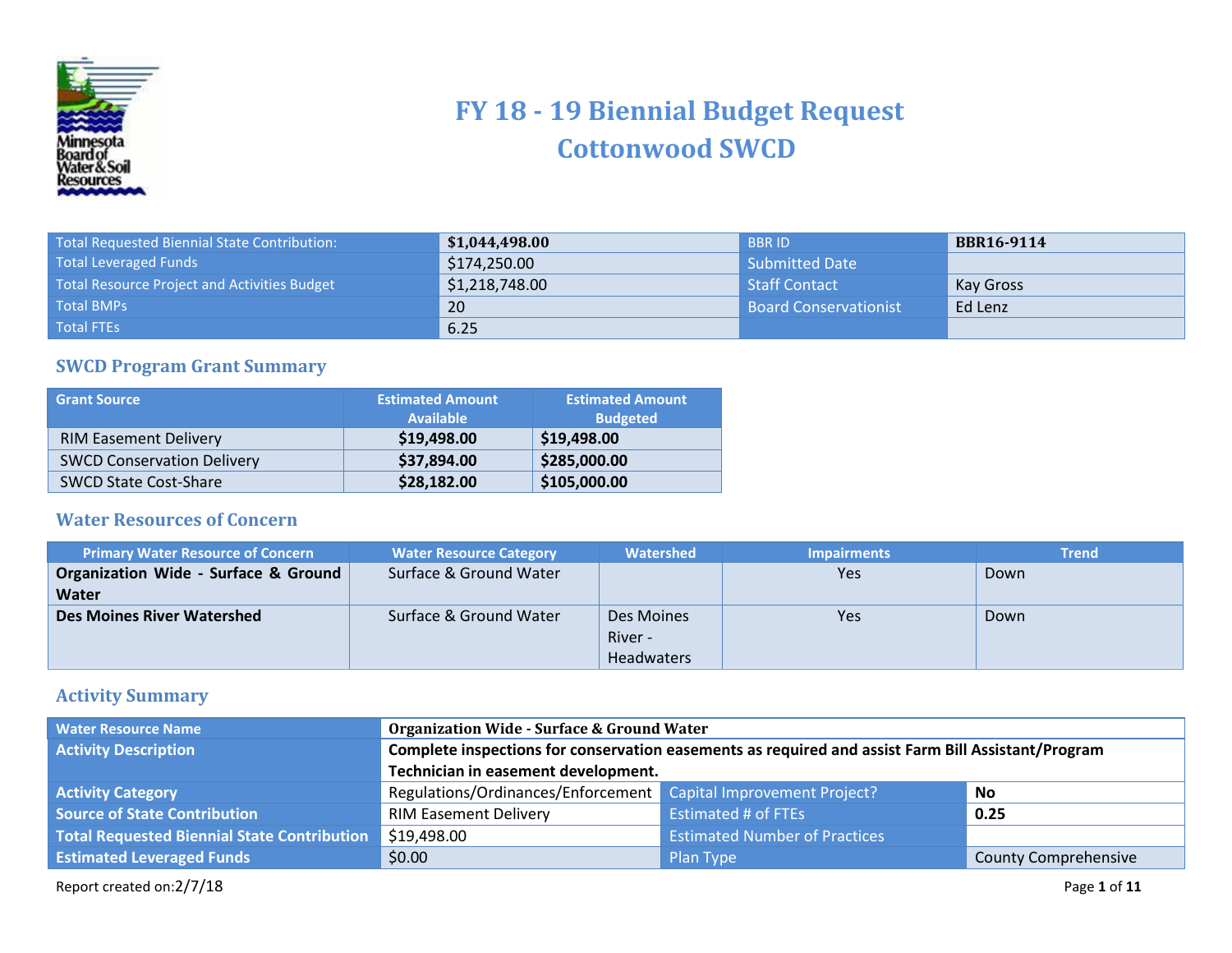|                                                                     |                   |                                                                                                                                                                                                                                                                                                                                     | Local Water Management<br>Plan (non-metro counties<br>only)                                                                                                                                                                                                                                                                                                                                                                                                                                                                                                                                                                                                                                                                            |
|---------------------------------------------------------------------|-------------------|-------------------------------------------------------------------------------------------------------------------------------------------------------------------------------------------------------------------------------------------------------------------------------------------------------------------------------------|----------------------------------------------------------------------------------------------------------------------------------------------------------------------------------------------------------------------------------------------------------------------------------------------------------------------------------------------------------------------------------------------------------------------------------------------------------------------------------------------------------------------------------------------------------------------------------------------------------------------------------------------------------------------------------------------------------------------------------------|
| <b>Projects &amp; Activities Budget</b>                             | \$19,498.00       | Action or Objective (from plan)                                                                                                                                                                                                                                                                                                     | <b>The Cottonwood County</b><br><b>CLWMP (Pge 23) Priority</b><br><b>Concern 1. Improve Surface</b><br><b>Water Quality; Goal 1:</b><br><b>Prevent further degradation</b><br>of stream and lake water<br>quality in Cottonwood<br>County; Objective 1.a<br><b>Protect Soil from Erosion</b><br>and Prevent Agricultural<br>Runoff: County Wide 1.a-3 -<br>Promote the use of buffer<br>strips along ditches,<br>streams and lakes within<br><b>Cottonwood County</b><br>utilizing available<br>conservation programs and<br>incentives; 1.a-4 Promote<br>conservation practices and<br>programs to landowners in<br><b>Cottonwood County. These</b><br>include State Cost-Share,<br>RIM, RIM/WRP, CRP EQIP,<br><b>CSP and others.</b> |
| Describe how this activity could be<br>accomplished in the biennium | delivery process. | SWCD staff will complete the inspection process for the yearly designated sites. Information gathered will be<br>documented and landowners instructed on findings. If easements are found lacking, staff will work with<br>landowners to ensure easement compliance. Also staff will assist the Farm Bill Assistant in the easement |                                                                                                                                                                                                                                                                                                                                                                                                                                                                                                                                                                                                                                                                                                                                        |

| <b>Water Resource Name</b>          | <b>Organization Wide - Surface &amp; Ground Water</b>                                               |                                   |  |  |  |
|-------------------------------------|-----------------------------------------------------------------------------------------------------|-----------------------------------|--|--|--|
| <b>Activity Description</b>         | Staff will be working with landowners to achieve compliance through the MN State Legislature Buffer |                                   |  |  |  |
|                                     | Initiative.                                                                                         |                                   |  |  |  |
| <b>Activity Category</b>            | Regulations/Ordinances/Enforcement Capital Improvement Project?<br>No                               |                                   |  |  |  |
| <b>Source of State Contribution</b> | <b>Buffer Implementation Funds</b>                                                                  | <b>Estimated # of FTEs</b><br>0.5 |  |  |  |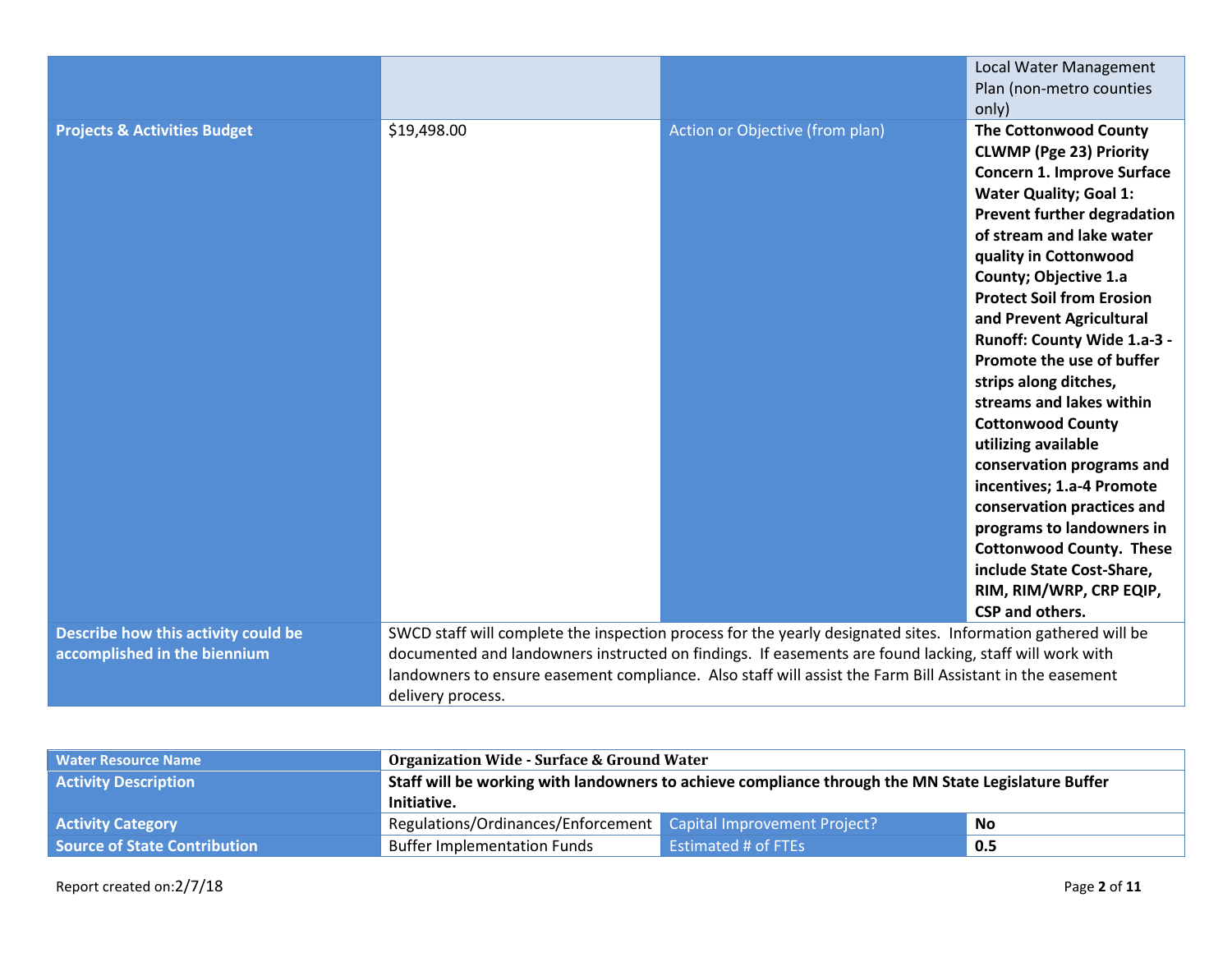| <b>Total Requested Biennial State Contribution</b> | \$60,000.00                                           | <b>Estimated Number of Practices</b>                                                                    |                                                                                                                                                                                                                                                                                                                                                                                                                                                                                                                                                                                                                                                                                                                                 |
|----------------------------------------------------|-------------------------------------------------------|---------------------------------------------------------------------------------------------------------|---------------------------------------------------------------------------------------------------------------------------------------------------------------------------------------------------------------------------------------------------------------------------------------------------------------------------------------------------------------------------------------------------------------------------------------------------------------------------------------------------------------------------------------------------------------------------------------------------------------------------------------------------------------------------------------------------------------------------------|
| <b>Estimated Leveraged Funds</b>                   | \$0.00                                                | Plan Type                                                                                               | <b>County Comprehensive</b><br>Local Water Management<br>Plan (non-metro counties<br>only)                                                                                                                                                                                                                                                                                                                                                                                                                                                                                                                                                                                                                                      |
| <b>Projects &amp; Activities Budget</b>            | \$60,000.00                                           | Action or Objective (from plan)                                                                         | <b>The Cottonwood County</b><br><b>CLWMP (Pge 23) Priority</b><br><b>Concern 1. Improve Surface</b><br><b>Water Quality; Goal 1:</b><br><b>Prevent further degradation</b><br>of stream and lake water<br>quality in Cottonwood<br>County; Objective 1.a<br><b>Protect Soil from Erosion</b><br>and Prevent Agricultural<br>Runoff: County Wide 1.a-3 -<br>Promote the use of buffer<br>strips along ditches,<br>streams and lakes within<br><b>Cottonwood County</b><br>utilizing available<br>conservation programs and<br>incentives; 1.a-4 Promote<br>conservation practices and<br>programs to landowners in<br><b>Cottonwood County. These</b><br>include State Cost-Share,<br>RIM, RIM/WRP, CRP EQIP,<br>CSP and others. |
| Describe how this activity could be                |                                                       | Staff will complete verification of buffer needs (on the ground and by satellite imagery) and work with |                                                                                                                                                                                                                                                                                                                                                                                                                                                                                                                                                                                                                                                                                                                                 |
| accomplished in the biennium                       | landowner to become compliant with state regulations. |                                                                                                         |                                                                                                                                                                                                                                                                                                                                                                                                                                                                                                                                                                                                                                                                                                                                 |

| <b>Water Resource Name</b>  | <b>Organization Wide - Surface &amp; Ground Water</b>                                                     |
|-----------------------------|-----------------------------------------------------------------------------------------------------------|
| <b>Activity Description</b> | Farm Bill Assistance. This program works with landowners to assist with the implementation of buffers and |
|                             | conservation easements on their land. This program needs to be updated as to the amount of funding        |
|                             | offered per FTE because the funding does not cover the cost of having and employee which includes salary, |
|                             | benefits and essential expenses for the position.                                                         |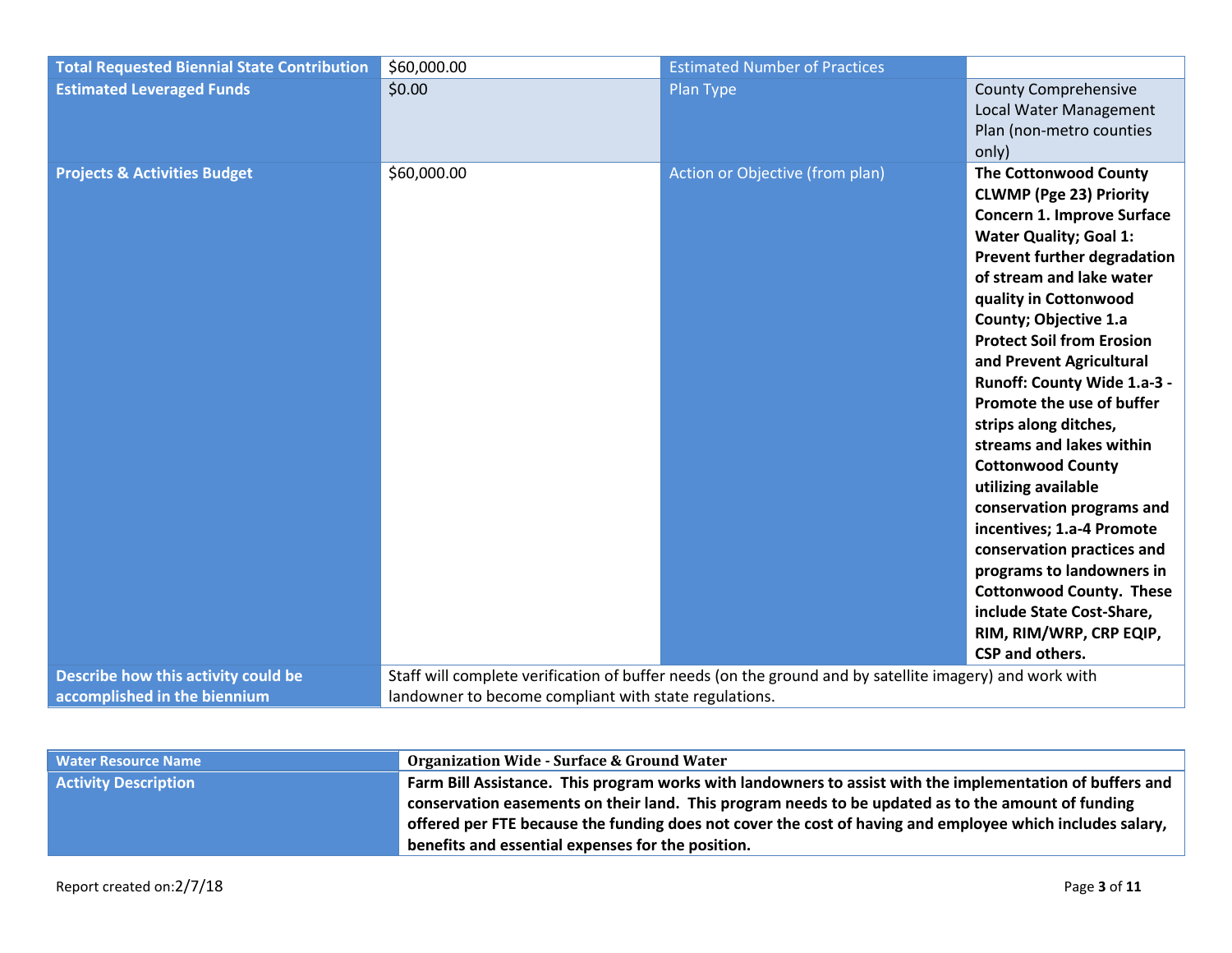| <b>Activity Category</b>                           | Non-Structural Management<br>Practices | Capital Improvement Project?                                                                            | <b>No</b>                                                                                                                                                                                                                                                                                                                                                                                                                                                                                                                                                                                                                                                                                                          |
|----------------------------------------------------|----------------------------------------|---------------------------------------------------------------------------------------------------------|--------------------------------------------------------------------------------------------------------------------------------------------------------------------------------------------------------------------------------------------------------------------------------------------------------------------------------------------------------------------------------------------------------------------------------------------------------------------------------------------------------------------------------------------------------------------------------------------------------------------------------------------------------------------------------------------------------------------|
| <b>Source of State Contribution</b>                | Farm Bill Assistance                   | <b>Estimated # of FTEs</b>                                                                              | 0.5                                                                                                                                                                                                                                                                                                                                                                                                                                                                                                                                                                                                                                                                                                                |
| <b>Total Requested Biennial State Contribution</b> | \$65,000.00                            | <b>Estimated Number of Practices</b>                                                                    |                                                                                                                                                                                                                                                                                                                                                                                                                                                                                                                                                                                                                                                                                                                    |
| <b>Estimated Leveraged Funds</b>                   | \$6,500.00                             | Plan Type                                                                                               | <b>County Comprehensive Local</b><br>Water Management Plan (non-<br>metro counties only)                                                                                                                                                                                                                                                                                                                                                                                                                                                                                                                                                                                                                           |
| <b>Projects &amp; Activities Budget</b>            | \$71,500.00                            | <b>Action or Objective (from plan)</b>                                                                  | <b>The Cottonwood County</b><br><b>CLWMP (Pge 23) Priority</b><br><b>Concern 1. Improve Surface</b><br><b>Water Quality; Goal 1: Prevent</b><br>further degradation of stream<br>and lake water quality in<br><b>Cottonwood County; Objective</b><br>1.a Protect Soil from Erosion<br>and Prevent Agricultural<br>Runoff: County Wide 1.a-3 -<br>Promote the use of buffer<br>strips along ditches, streams<br>and lakes within Cottonwood<br><b>County utilizing available</b><br>conservation programs and<br>incentives; 1.a-4 Promote<br>conservation practices and<br>programs to landowners in<br><b>Cottonwood County. These</b><br>include State Cost-Share, RIM,<br>RIM/WRP, CRP EQIP, CSP and<br>others. |
| Describe how this activity could be                |                                        | SWCD staff work with landowners to implement ecological conservation practices on the land through RIM, |                                                                                                                                                                                                                                                                                                                                                                                                                                                                                                                                                                                                                                                                                                                    |
|                                                    | CRP and the Buffer Initiative.         |                                                                                                         |                                                                                                                                                                                                                                                                                                                                                                                                                                                                                                                                                                                                                                                                                                                    |
| accomplished in the biennium                       |                                        |                                                                                                         |                                                                                                                                                                                                                                                                                                                                                                                                                                                                                                                                                                                                                                                                                                                    |

| <b>Water Resource Name</b>  | <b>Organization Wide - Surface &amp; Ground Water</b>                                                       |
|-----------------------------|-------------------------------------------------------------------------------------------------------------|
| <b>Activity Description</b> | District Capacity Funding. This grant will help our office achieve conservation deliverables throughout our |
|                             | county. At this time our staffing and equipment needs are lacking in the sense that we have cut back on     |
|                             | staff and equipment for so many years we are trying to catch-up to our staffing and equipment levels that   |
|                             | are needed to get conservation practices on the ground.                                                     |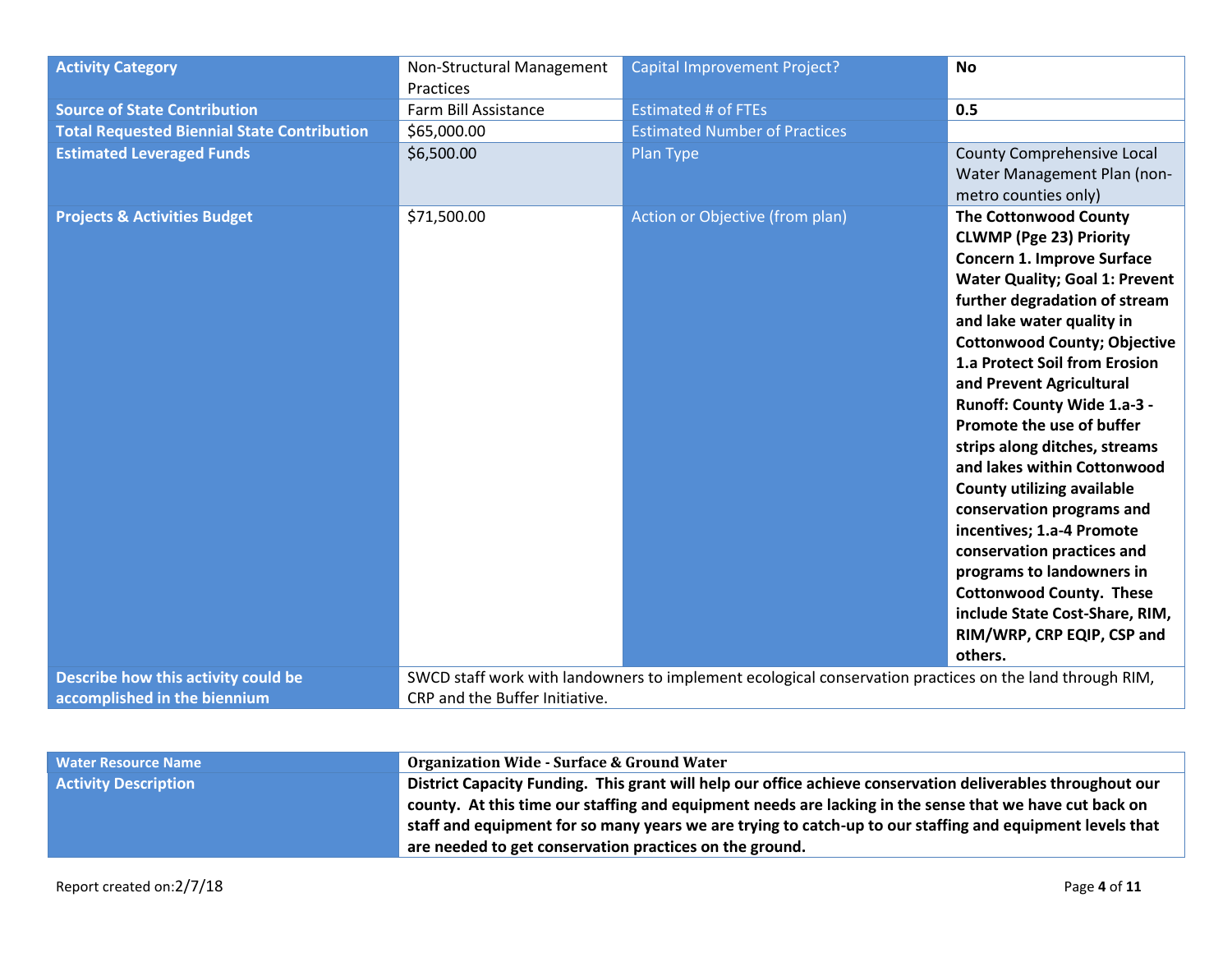| <b>Activity Category</b>                           | Education/Information            | Capital Improvement Project?                                                                              | <b>No</b>                                                                                                                                                                                                                                                                                                                                                                                                                                                                                                                           |
|----------------------------------------------------|----------------------------------|-----------------------------------------------------------------------------------------------------------|-------------------------------------------------------------------------------------------------------------------------------------------------------------------------------------------------------------------------------------------------------------------------------------------------------------------------------------------------------------------------------------------------------------------------------------------------------------------------------------------------------------------------------------|
| <b>Source of State Contribution</b>                | <b>SWCD Local Capacity Funds</b> | <b>Estimated # of FTEs</b>                                                                                | $\mathbf{1}$                                                                                                                                                                                                                                                                                                                                                                                                                                                                                                                        |
| <b>Total Requested Biennial State Contribution</b> | \$150,000.00                     | <b>Estimated Number of Practices</b>                                                                      |                                                                                                                                                                                                                                                                                                                                                                                                                                                                                                                                     |
| <b>Estimated Leveraged Funds</b>                   | \$0.00                           | Plan Type                                                                                                 | County Comprehensive Local<br>Water Management Plan (non-<br>metro counties only)                                                                                                                                                                                                                                                                                                                                                                                                                                                   |
| <b>Projects &amp; Activities Budget</b>            | \$150,000.00                     | Action or Objective (from plan)                                                                           | <b>The Cottonwood County</b><br><b>CLWMP (Pge 23) Priority</b><br><b>Concern 1. Improve Surface</b><br><b>Water Quality; Goal 1: Prevent</b><br>further degradation of stream<br>and lake water quality in<br><b>Cottonwood County; Objective</b><br>1.a Protect Soil from Erosion<br>and Prevent Agricultural<br><b>Runoff: County Wide 1.a-4</b><br><b>Promote conservation</b><br>practices and programs to<br>landowners in Cottonwood<br>County. These include State<br>Cost-Share, RIM, RIM/WRP,<br>CRP EQIP, CSP and others. |
| Describe how this activity could be                |                                  | Staff will be able to take information gathered through WRAPS and the One Watershed One Plan and disburse |                                                                                                                                                                                                                                                                                                                                                                                                                                                                                                                                     |
| accomplished in the biennium                       |                                  | it to the landowners and operators throughout Cottonwood County, which will help with the implementation  |                                                                                                                                                                                                                                                                                                                                                                                                                                                                                                                                     |
|                                                    | of best management practices.    |                                                                                                           |                                                                                                                                                                                                                                                                                                                                                                                                                                                                                                                                     |

| <b>Water Resource Name</b>                         | <b>Organization Wide - Surface &amp; Ground Water</b>                                                                                                                                                                     |                                                                                      |                             |  |
|----------------------------------------------------|---------------------------------------------------------------------------------------------------------------------------------------------------------------------------------------------------------------------------|--------------------------------------------------------------------------------------|-----------------------------|--|
| <b>Activity Description</b>                        | State Cost-Share Program. Protect Soil from Erosion and Agricultural Runoff including lakeshore and<br>streambank stabilization, buffers and best management practices. Again this fund is grossly under funded           |                                                                                      |                             |  |
|                                                    | by the state. With a mechanism already in place to offer cost-share to landowners and the ability of each<br>county to prioritize and target - more funding could be moved through this program to allow the district the |                                                                                      |                             |  |
|                                                    |                                                                                                                                                                                                                           | ability to get BMPs on the ground without having to compete for Clean Water Funding. |                             |  |
| <b>Activity Category</b>                           | <b>Agricultural Practices</b>                                                                                                                                                                                             | <b>Capital Improvement Project?</b>                                                  | No                          |  |
| <b>Source of State Contribution</b>                | <b>Estimated # of FTEs</b><br><b>SWCD State Cost-Share</b>                                                                                                                                                                |                                                                                      |                             |  |
| <b>Total Requested Biennial State Contribution</b> | <b>Estimated Number of Practices</b><br>\$105,000.00<br>20                                                                                                                                                                |                                                                                      |                             |  |
| <b>Estimated Leveraged Funds</b>                   | \$26,250.00                                                                                                                                                                                                               | Plan Type                                                                            | County Comprehensive Local  |  |
|                                                    |                                                                                                                                                                                                                           |                                                                                      | Water Management Plan (non- |  |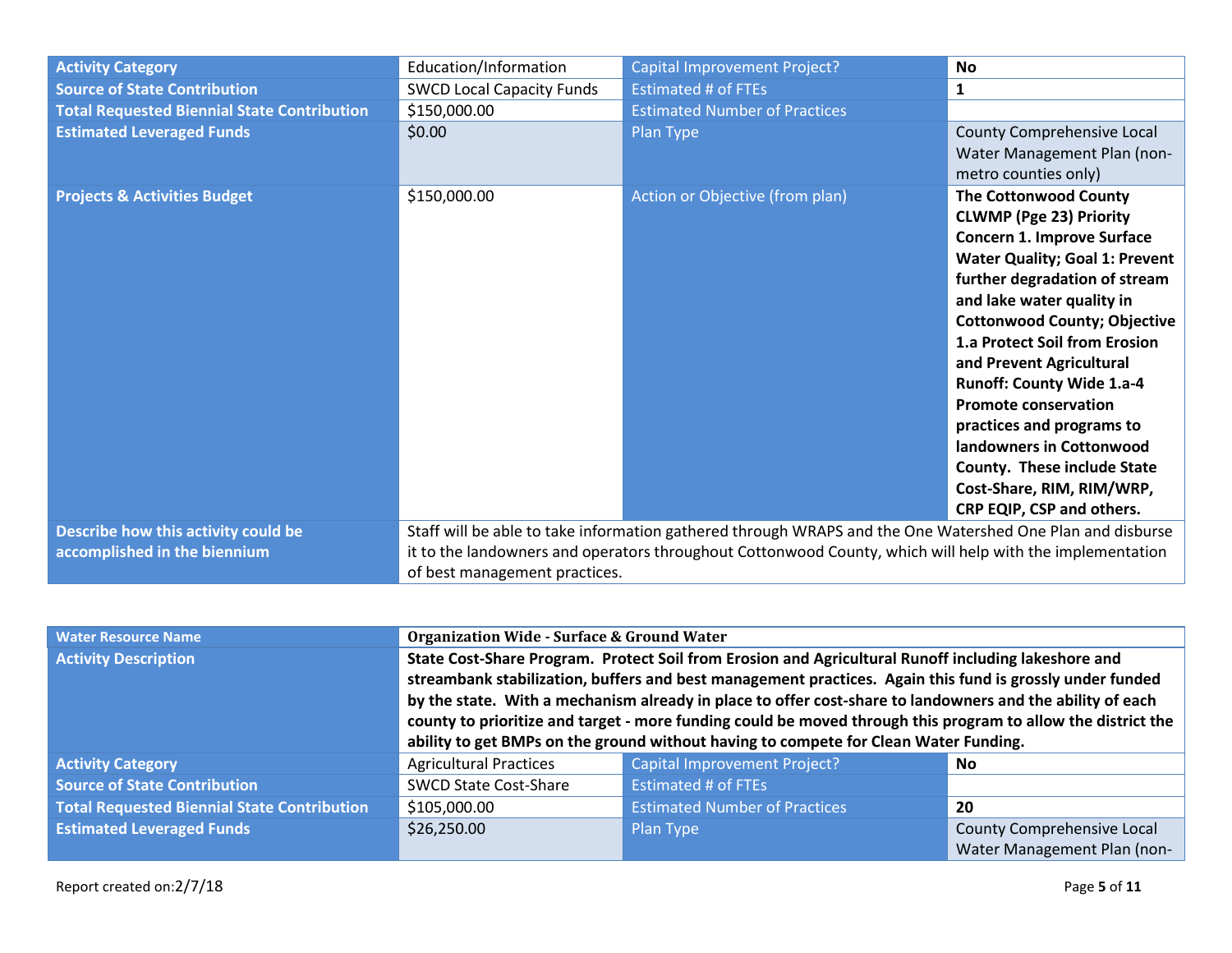| \$131,250.00<br><b>Projects &amp; Activities Budget</b>             | Action or Objective (from plan)<br><b>The Cottonwood County</b><br><b>CLWMP (Pge 23) Priority</b><br><b>Concern 1. Improve Surface</b><br><b>Water Quality; Goal 1: Prevent</b><br>further degradation of stream<br>and lake water quality in<br><b>Cottonwood County; Objective</b><br>1.a Protect Soil from Erosion                                                                                                                                                                                                        |  |  |
|---------------------------------------------------------------------|------------------------------------------------------------------------------------------------------------------------------------------------------------------------------------------------------------------------------------------------------------------------------------------------------------------------------------------------------------------------------------------------------------------------------------------------------------------------------------------------------------------------------|--|--|
|                                                                     | and Prevent Agricultural<br>Runoff: County Wide 1.a-2 -<br><b>Educate landowners on</b><br>lakeshore and streambank<br>stabilization practices; 1.a-3 -<br>Promote the use of buffer<br>strips along ditches, streams<br>and lakes within Cottonwood<br><b>County utilizing available</b><br>conservation programs and<br>incentives; 1.a-4 Promote<br>conservation practices and<br>programs to landowners in<br><b>Cottonwood County. These</b><br>include State Cost-Share, RIM,<br>RIM/WRP, CRP EQIP, CSP and<br>others. |  |  |
| Describe how this activity could be<br>accomplished in the biennium | Staff will utilize the Southwest Prairie Technical Service Area and the NRCS Engineering Technician for<br>engineering assistance in project developement and delivery.                                                                                                                                                                                                                                                                                                                                                      |  |  |

| <b>Water Resource Name</b>                  | <b>Organization Wide - Surface &amp; Ground Water</b>                                                                                                                                                                                                                                                                                                                                          |                                      |   |  |  |
|---------------------------------------------|------------------------------------------------------------------------------------------------------------------------------------------------------------------------------------------------------------------------------------------------------------------------------------------------------------------------------------------------------------------------------------------------|--------------------------------------|---|--|--|
| <b>Activity Description</b>                 | District Capacity Funding. This grant will help our office achieve conservation deliverables throughout our<br>county. At this time our staffing and equipment needs are lacking in the sense that we have cut back on<br>staff and equipment for so many years we are trying to catch-up to our staffing and equipment levels that<br>are needed to get conservation practices on the ground. |                                      |   |  |  |
| <b>Activity Category</b>                    | <b>Capital Improvement Project?</b><br>Supplies/Equipment<br>No                                                                                                                                                                                                                                                                                                                                |                                      |   |  |  |
| Source of State Contribution                | <b>SWCD Local Capacity Funds</b>                                                                                                                                                                                                                                                                                                                                                               | <b>Estimated # of FTEs</b>           | 0 |  |  |
| Total Requested Biennial State Contribution | \$60,000.00                                                                                                                                                                                                                                                                                                                                                                                    | <b>Estimated Number of Practices</b> |   |  |  |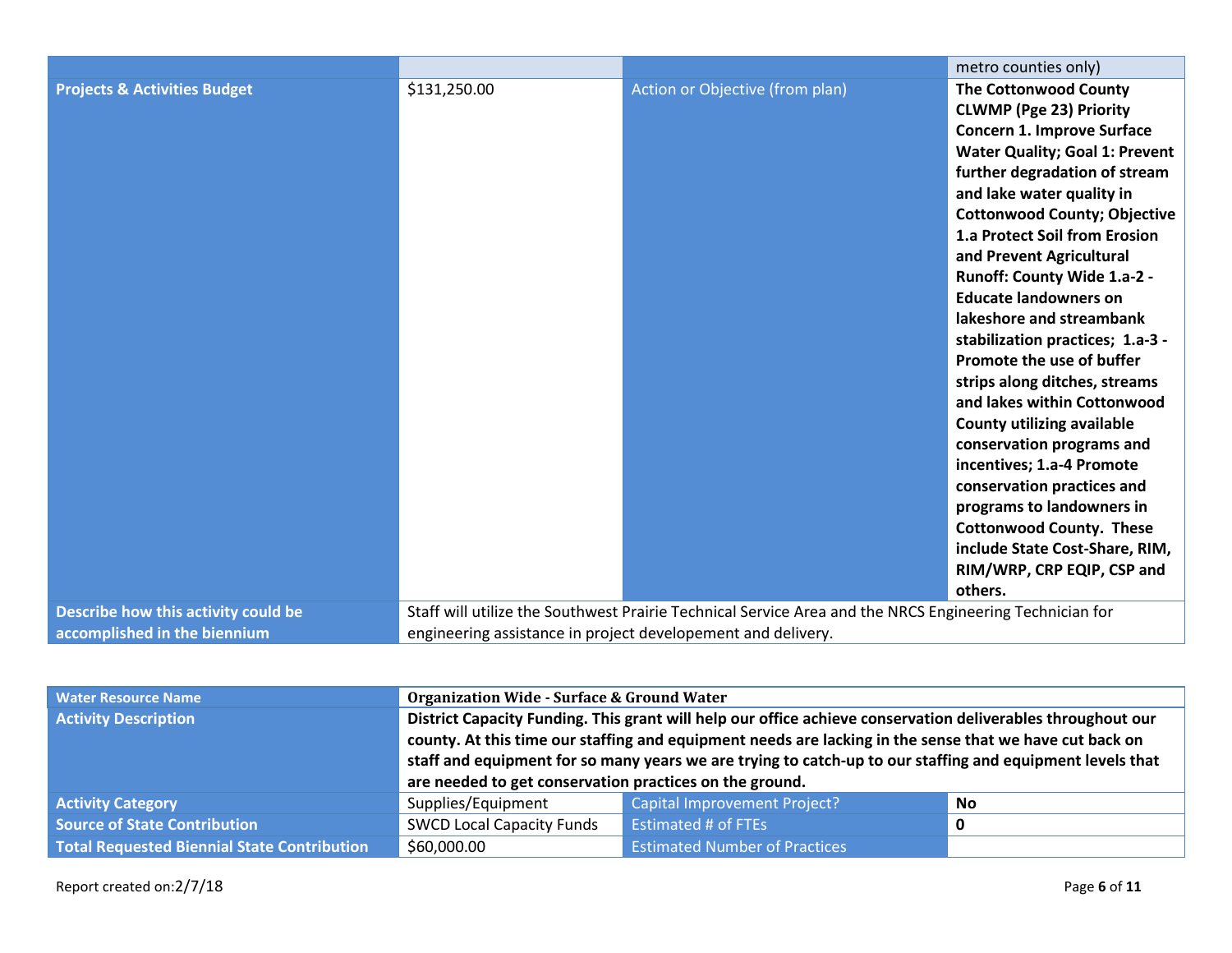| <b>Estimated Leveraged Funds</b>                                    | \$0.00                                                                                                                                                                                           | Plan Type                       | County Comprehensive Local<br>Water Management Plan (non-<br>metro counties only)                                                                                                                                                                                                                                                                                                                                                                                                                                                                                                                                                                                                                                                                                                                                  |
|---------------------------------------------------------------------|--------------------------------------------------------------------------------------------------------------------------------------------------------------------------------------------------|---------------------------------|--------------------------------------------------------------------------------------------------------------------------------------------------------------------------------------------------------------------------------------------------------------------------------------------------------------------------------------------------------------------------------------------------------------------------------------------------------------------------------------------------------------------------------------------------------------------------------------------------------------------------------------------------------------------------------------------------------------------------------------------------------------------------------------------------------------------|
| <b>Projects &amp; Activities Budget</b>                             | \$60,000.00                                                                                                                                                                                      | Action or Objective (from plan) | <b>The Cottonwood County</b><br><b>CLWMP (Pge 23) Priority</b><br><b>Concern 1. Improve Surface</b><br><b>Water Quality; Goal 1: Prevent</b><br>further degradation of stream<br>and lake water quality in<br><b>Cottonwood County; Objective</b><br>1.a Protect Soil from Erosion<br>and Prevent Agricultural<br>Runoff: County Wide 1.a-2 -<br><b>Educate landowners on</b><br>lakeshore and streambank<br>stabilization practices; 1.a-3 -<br>Promote the use of buffer<br>strips along ditches, streams<br>and lakes within Cottonwood<br><b>County utilizing available</b><br>conservation programs and<br>incentives; 1.a-4 Promote<br>conservation practices and<br>programs to landowners in<br><b>Cottonwood County. These</b><br>include State Cost-Share, RIM,<br>RIM/WRP, CRP EQIP, CSP and<br>others. |
| Describe how this activity could be<br>accomplished in the biennium | Through District Capacity the Districts need the ability to update computers, software and vehicles to allow<br>our staff the necessary items to completed the job we have put in front of them. |                                 |                                                                                                                                                                                                                                                                                                                                                                                                                                                                                                                                                                                                                                                                                                                                                                                                                    |

| <b>Water Resource Name</b>                         | <b>Organization Wide - Surface &amp; Ground Water</b>                                                 |                                      |           |
|----------------------------------------------------|-------------------------------------------------------------------------------------------------------|--------------------------------------|-----------|
| <b>Activity Description</b>                        | Operational Expenses: Supplies, communications and transportation are crucial when expecting staff to |                                      |           |
|                                                    | complete the deliverables that are being expected of the SWCDs.                                       |                                      |           |
| <b>Activity Category</b>                           | Supplies/Equipment                                                                                    | Capital Improvement Project?         | <b>No</b> |
| <b>Source of State Contribution</b>                | <b>SWCD Conservation Delivery</b>                                                                     | <b>Estimated # of FTEs</b>           | 0.5       |
| <b>Total Requested Biennial State Contribution</b> | \$60,000.00                                                                                           | <b>Estimated Number of Practices</b> |           |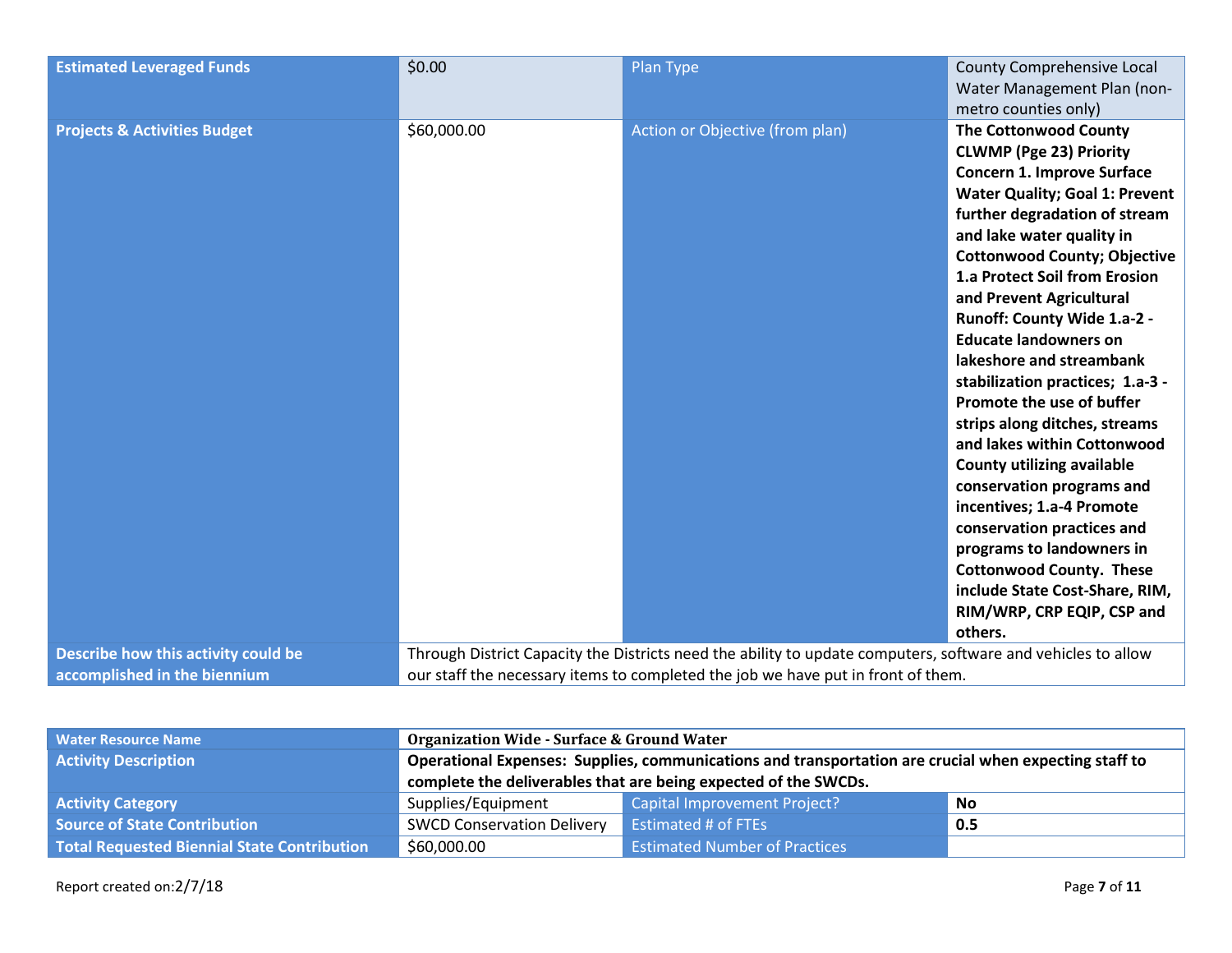| <b>Estimated Leveraged Funds</b>                                    | \$0.00                                                                                                                                                                                                                                                           | Plan Type                       | County Comprehensive Local<br>Water Management Plan (non-<br>metro counties only)                                                                                                                                                                                                                                                                                                                                                                                                                                         |
|---------------------------------------------------------------------|------------------------------------------------------------------------------------------------------------------------------------------------------------------------------------------------------------------------------------------------------------------|---------------------------------|---------------------------------------------------------------------------------------------------------------------------------------------------------------------------------------------------------------------------------------------------------------------------------------------------------------------------------------------------------------------------------------------------------------------------------------------------------------------------------------------------------------------------|
| <b>Projects &amp; Activities Budget</b>                             | \$60,000.00                                                                                                                                                                                                                                                      | Action or Objective (from plan) | <b>Cottonwood County CLWMP</b><br>(Pg. 24) Priority Concern 1.<br><b>Improve Water Quality Goal;</b><br><b>Goal 1: Prevent further</b><br>degradation of steam and lake<br>water quality in Cottonwood<br><b>County; Objective 1.a. Protect</b><br><b>Soil Erosion and Prevent</b><br><b>Agricultural Runoff: County</b><br>Wide 1.a.4. Promote<br>conservation practices and<br>programs to landowners in<br><b>Cottonwood County. These</b><br>include State Cost-Share, RIM,<br>RIM/WRP, CRP, EQIP, CSP and<br>others. |
| Describe how this activity could be<br>accomplished in the biennium | The Cottonwood SWCD staff will work to provide information, education opportunities and practice<br>implementation for our constituents, The need for adequate equipment and vehicles are a necessity to<br>complete the jobs we have been directed to complete. |                                 |                                                                                                                                                                                                                                                                                                                                                                                                                                                                                                                           |

| <b>Water Resource Name</b>                         | <b>Organization Wide - Surface &amp; Ground Water</b>                                                       |                                                                                                           |                                   |
|----------------------------------------------------|-------------------------------------------------------------------------------------------------------------|-----------------------------------------------------------------------------------------------------------|-----------------------------------|
| <b>Activity Description</b>                        | District Capacity Funding. This grant will help our office achieve conservation deliverables throughout our |                                                                                                           |                                   |
|                                                    | county. At this time our staffing and equipment needs are lacking in the sense that we have cut back on     |                                                                                                           |                                   |
|                                                    |                                                                                                             | staff and equipment for so many years we are trying to catch-up to our staffing and equipment levels that |                                   |
|                                                    | are needed to get conservation practices on the ground.                                                     |                                                                                                           |                                   |
| <b>Activity Category</b>                           | Technical/Engineering                                                                                       | Capital Improvement Project?                                                                              | <b>No</b>                         |
|                                                    | Assistance                                                                                                  |                                                                                                           |                                   |
| <b>Source of State Contribution</b>                | <b>SWCD Local Capacity Funds</b>                                                                            | <b>Estimated # of FTEs</b>                                                                                | 1                                 |
| <b>Total Requested Biennial State Contribution</b> | \$150,000.00                                                                                                | <b>Estimated Number of Practices</b>                                                                      |                                   |
| <b>Estimated Leveraged Funds</b>                   | \$0.00                                                                                                      | Plan Type                                                                                                 | <b>County Comprehensive Local</b> |
|                                                    |                                                                                                             |                                                                                                           | Water Management Plan (non-       |
|                                                    |                                                                                                             |                                                                                                           | metro counties only)              |
| <b>Projects &amp; Activities Budget</b>            | \$150,000.00                                                                                                | Action or Objective (from plan)                                                                           | <b>The Cottonwood County</b>      |
|                                                    |                                                                                                             |                                                                                                           | <b>CLWMP (Pge 23) Priority</b>    |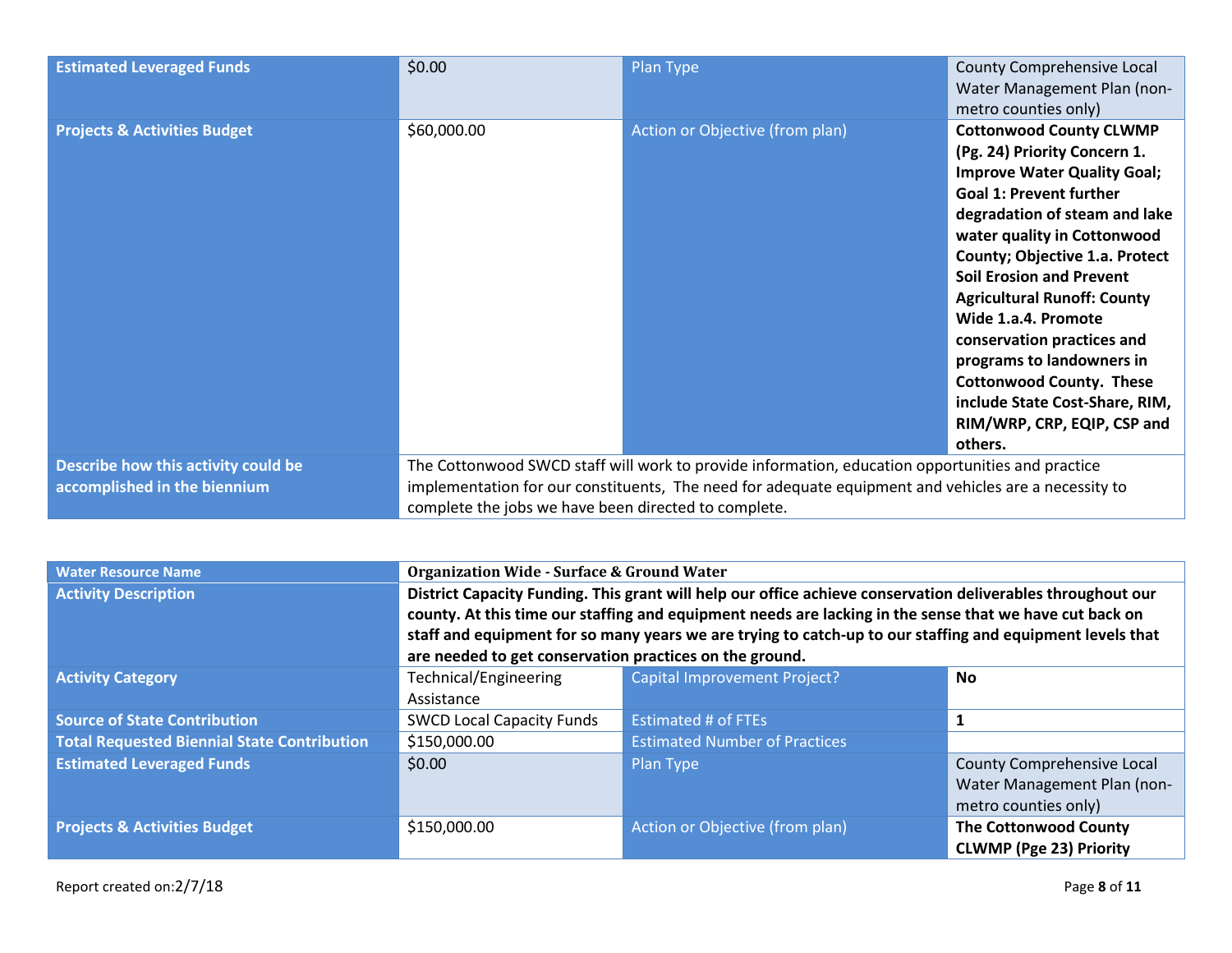|                                     | <b>Concern 1. Improve Surface</b>                                                                                    |
|-------------------------------------|----------------------------------------------------------------------------------------------------------------------|
|                                     | <b>Water Quality; Goal 1: Prevent</b>                                                                                |
|                                     | further degradation of stream                                                                                        |
|                                     | and lake water quality in                                                                                            |
|                                     | <b>Cottonwood County; Objective</b>                                                                                  |
|                                     | 1.a Protect Soil from Erosion                                                                                        |
|                                     | and Prevent Agricultural                                                                                             |
|                                     | Runoff: County Wide 1.a-2 -                                                                                          |
|                                     | <b>Educate landowners on</b>                                                                                         |
|                                     | lakeshore and streambank                                                                                             |
|                                     | stabilization practices; 1.a-3 -                                                                                     |
|                                     | Promote the use of buffer                                                                                            |
|                                     | strips along ditches, streams                                                                                        |
|                                     | and lakes within Cottonwood                                                                                          |
|                                     | <b>County utilizing available</b>                                                                                    |
|                                     | conservation programs and                                                                                            |
|                                     | incentives; 1.a-4 Promote                                                                                            |
|                                     | conservation practices and                                                                                           |
|                                     | programs to landowners in                                                                                            |
|                                     | <b>Cottonwood County. These</b>                                                                                      |
|                                     | include State Cost-Share, RIM,                                                                                       |
|                                     | RIM/WRP, CRP EQIP, CSP and                                                                                           |
|                                     | others.                                                                                                              |
| Describe how this activity could be | District staff will work with landowners to implement best management practices this will include landowner          |
| accomplished in the biennium        | and site visits; looking for project funding; designing, surveying, construction and final inspections of practices. |

| <b>Water Resource Name</b>                         | <b>Des Moines River Watershed</b>                                                                    |                                      |                             |
|----------------------------------------------------|------------------------------------------------------------------------------------------------------|--------------------------------------|-----------------------------|
| <b>Activity Description</b>                        | With the completion of Watershed Restoration and Protection Strategy (WRAPS) in the Des Moines River |                                      |                             |
|                                                    | Watershed - implementation of conservation practices will be a focus in the County.                  |                                      |                             |
| <b>Activity Category</b>                           | Technical/Engineering                                                                                | <b>Capital Improvement Project?</b>  | <b>No</b>                   |
|                                                    | Assistance                                                                                           |                                      |                             |
| <b>Source of State Contribution</b>                | <b>BWSR Clean Water Fund -</b>                                                                       | <b>Estimated # of FTEs</b>           |                             |
|                                                    | Accelerated Implementation                                                                           |                                      |                             |
| <b>Total Requested Biennial State Contribution</b> | \$150,000.00                                                                                         | <b>Estimated Number of Practices</b> |                             |
| <b>Estimated Leveraged Funds</b>                   | \$37,500.00                                                                                          | Plan Type                            | County Comprehensive Local  |
|                                                    |                                                                                                      |                                      | Water Management Plan (non- |
|                                                    |                                                                                                      |                                      | metro counties only)        |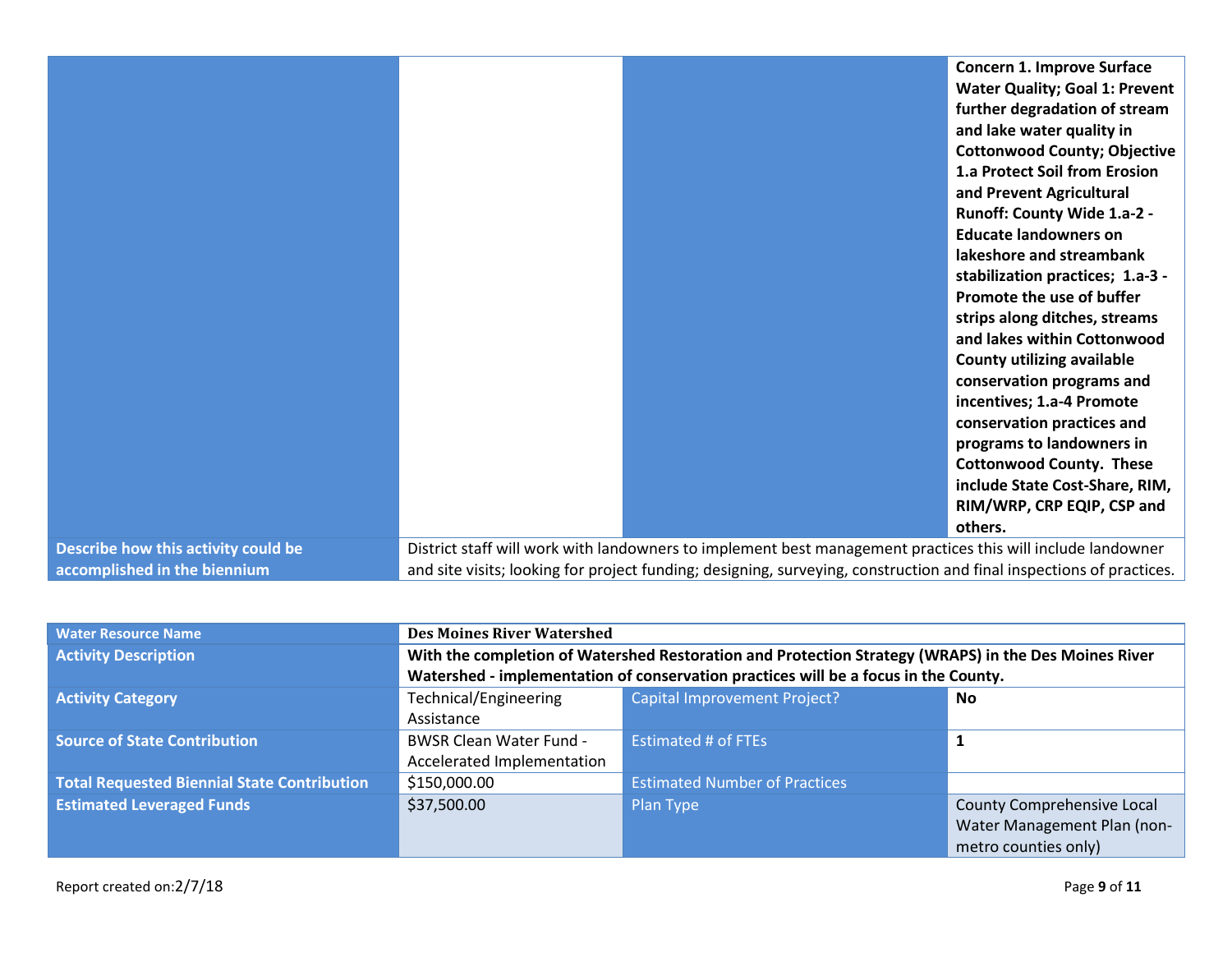| <b>Projects &amp; Activities Budget</b>                             | \$187,500.00                                                                                                                                                                                                                                                                                                                    | Action or Objective (from plan) | <b>The Cottonwood County</b><br><b>CLWMP (Pge 29) Priority</b><br><b>Concern 1. Improve Surface</b><br><b>Water Quality; Goal 1: Prevent</b><br>further degradation of stream<br>and lake water quality in<br><b>Cottonwood County; Objective</b><br>1.d Address TMDL Impaired<br><b>Waters (Des Moines</b><br>Watershed) 1.d.4; 1.d.5 - Work<br>with the TMDL<br><b>Implementation Plan for the</b><br>watershed and hire technical<br>staff to promote conservation<br>efforts in the watershed. |
|---------------------------------------------------------------------|---------------------------------------------------------------------------------------------------------------------------------------------------------------------------------------------------------------------------------------------------------------------------------------------------------------------------------|---------------------------------|----------------------------------------------------------------------------------------------------------------------------------------------------------------------------------------------------------------------------------------------------------------------------------------------------------------------------------------------------------------------------------------------------------------------------------------------------------------------------------------------------|
| Describe how this activity could be<br>accomplished in the biennium | Staff will need to utilize the Southwest Prairie Technical Service Area and the NRCS Engineering Technician for<br>engineering assistance in project developement and delivery in the watershed. Also funding will be required<br>for additional technical assistance through the Cottonwood SWCD for the Des Moines Watershed. |                                 |                                                                                                                                                                                                                                                                                                                                                                                                                                                                                                    |

| <b>Water Resource Name</b>                         | <b>Organization Wide - Surface &amp; Ground Water</b>                                                        |                                      |                                       |
|----------------------------------------------------|--------------------------------------------------------------------------------------------------------------|--------------------------------------|---------------------------------------|
| <b>Activity Description</b>                        | Operational Expenses: Salaries, rent, supplies communication and transportation for staff and supervisors    |                                      |                                       |
|                                                    | to service and assist our constituents with local, state and federal programs. These funds are grossly under |                                      |                                       |
|                                                    | funded with the increase in the cost of deliverables state wide.                                             |                                      |                                       |
| <b>Activity Category</b>                           | Administration/Coordination                                                                                  | <b>Capital Improvement Project?</b>  | <b>No</b>                             |
| <b>Source of State Contribution</b>                | <b>SWCD Conservation Delivery</b>                                                                            | <b>Estimated # of FTEs</b>           | 1.5                                   |
| <b>Total Requested Biennial State Contribution</b> | \$225,000.00                                                                                                 | <b>Estimated Number of Practices</b> |                                       |
| <b>Estimated Leveraged Funds</b>                   | \$104,000.00                                                                                                 | Plan Type                            | County Comprehensive Local            |
|                                                    |                                                                                                              |                                      | Water Management Plan (non-           |
|                                                    |                                                                                                              |                                      | metro counties only)                  |
| <b>Projects &amp; Activities Budget</b>            | \$329,000.00                                                                                                 | Action or Objective (from plan)      | <b>The Cottonwood County</b>          |
|                                                    |                                                                                                              |                                      | <b>CLWMP (Pge 23) Priority</b>        |
|                                                    |                                                                                                              |                                      | Concern 1. Improve Surface            |
|                                                    |                                                                                                              |                                      | <b>Water Quality; Goal 1: Prevent</b> |
|                                                    |                                                                                                              |                                      | further degradation of stream         |
|                                                    |                                                                                                              |                                      | and lake water quality in             |
|                                                    |                                                                                                              |                                      | <b>Cottonwood County; Objective</b>   |
|                                                    |                                                                                                              |                                      | 1.a Protect Soil from Erosion         |